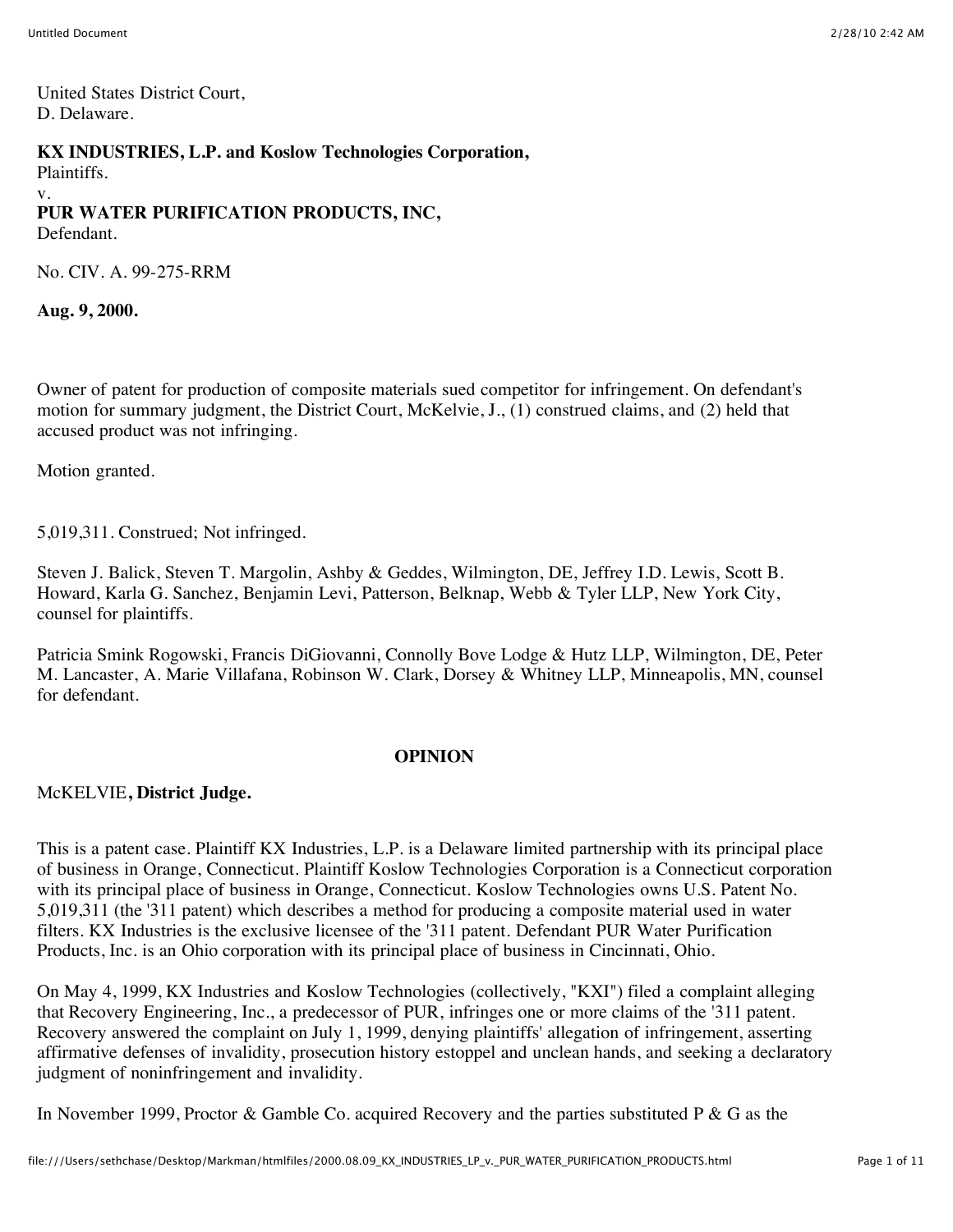defendant. On February 16, 2000, P & G amended its pleading to assert an additional defense and counterclaim of unenforceability of the '311 patent.

On March 6, 2000, P & G moved for a summary judgment that it does not infringe the claims of the '311 patent. On April 4, 2000, KXI filed a cross-motion for a summary judgment of infringement. The parties have completed briefing on the motions. On July 26, 2000, the court heard oral argument on the motions and held a trial in accordance with Markman v. Westview Instruments, Inc., 517 U.S. 370, 116 S.Ct. 1384, 134 L.Ed.2d 577 (1996), to construe disputed claims of the '311 patent. During the pretrial hearing on the same day, counsel for P & G stated that P & G had merged Recovery into a subsidiary called PUR Water Purification Products, Inc. The court substituted PUR as the defendant.

This is the court's construction of the disputed claims and its decision on the motions for summary judgment.

# **I.** *FACTUAL AND PROCEDURAL BACKGROUND*

The court draws the following facts from the affidavits and documents submitted by the parties and from the prosecution history of the '311 patent.

# **A.** *The Parties*

# **1.** *Plaintiffs*

Koslow Technologies owns the '311 patent and KX Industries is the exclusive licensee of the patent. KX Industries designs, manufactures and sells carbon blocks used in residential and commercial water filters. Dr. Evan E. Koslow is the inventor of the '311 patent. Koslow is also the founder and chief executive officer of KX Industries and the founder and president of Koslow Technologies.

# **2.** *Defendant*

Defendant PUR is a subsidiary of  $P \& G$ . PUR manufactures carbon blocks used in water purification products. PUR manufactures its carbon blocks through a compression molding process called the Omega Machine.

# **B.** *General Description of the Technology*

The technology at issue relates to a method for producing composite materials such as carbon block filters that are used in water filtration products. Carbon block filters are solid filters that use carbon to remove particulate and chemical impurities from water. They are made of granular activated carbon and a plastic binder material that has a lower softening temperature than carbon. Carbon block can be produced using a variety of processing techniques including extrusion and compression molding.

In extrusion, a powdered mixture of carbon and binder is forced through a die in the same way dough is pushed through a die in a pasta maker. In compression molding, a powdered mixture of carbon and binder is placed in a metal mold. In both processes, the carbon and binder particles are subjected to heat, pressure and shear. The structure of the composite material produced in each process varies depending on how the heat, pressure and shear are applied to the particles.

One method of producing a structure containing immobilized carbon particles is disclosed in U.S. Patent No. 4,664,683 ("Degen") which issued to Peter J. Degen and Thomas C. Gsell on May 12, 1987. According to Degen, low levels of compression may be applied to the mixture before or during heating. The specification of Degen provides that "[p]ressures in the range of up to the crush strength of the carbon, which is about 400 psi, are suitable although, from a practical perspective, pressures up to about 40 psi are preferred and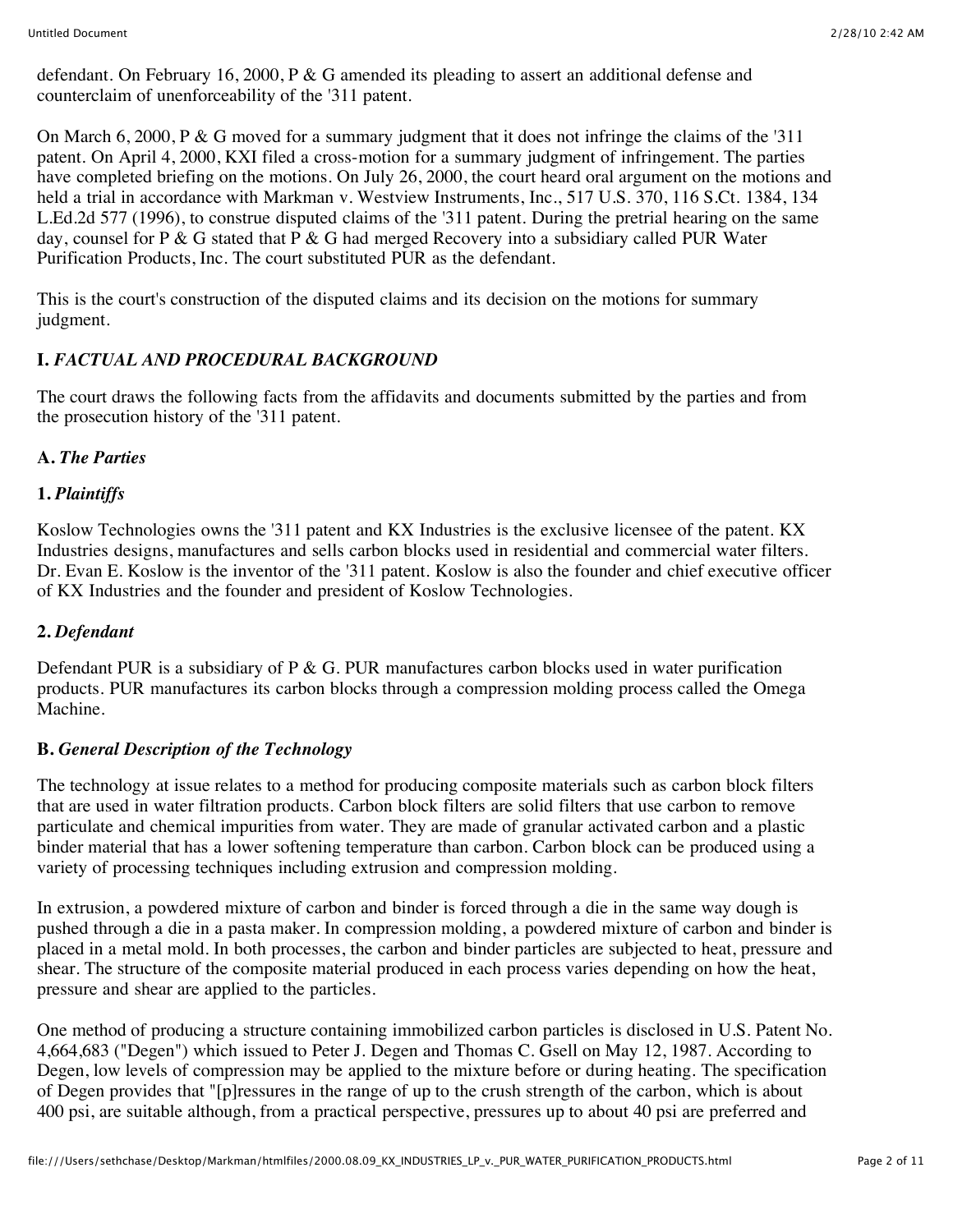from about 0.3 to about 10 psi are most preferred."

**C.** Prosecution of the '311 Patent

Koslow invented a method for producing a composite material characterized by a continuous webbing structure or forced point-bonds. Koslow's method can be used with a variety of processing techniques including extrusion and compression molding. Koslow distinguished his invention from Degen and other prior art methods based on his adjustments to the operating conditions affecting the application of heat, pressure and shear. Koslow states in the specification of the '311 patent that his invention is faster than the prior art methods. In addition, he states that the "unique structures" created with his invention can be used for a wider range of applications.

# **1.** *Application of December 22, 1989*

On December 22, 1989, Koslow applied to the U.S. Patent and Trademark Office ("PTO") for a patent claiming a method of producing a composite material that is characterized by a continuous webbing structure or forced point-bonds. The application was a continuation of a February 23, 1989 parent application that was subsequently abandoned. As it was originally submitted, the application for the '311 patent contained 207 claims. Claim 170 is the only independent claim that is relevant to the present dispute. Throughout this opinion, the court will refer to the claim as Claim 94, the number of the claim as it issued in the '311 patent.

Claim 94 describes a four-step method for producing a composite material characterized by a continuous webbing structure or forced point-bonds: (1) mixing the primary and binder particles; (2) heating the mixture; (3) applying pressure and shear to the mixture; and (4) rapidly cooling the mixture to obtain the desired structure. While the four-step method is generally applicable in a variety of conventional processing techniques, the specification identifies certain variations for extrusion and compression molding.

#### **a.** *Mixing the Primary and Binder Materials*

The first step in the method disclosed by the '311 patent is to thoroughly mix together the binder and primary particles. The pertinent language from Claim 94 reads as follows:

combining the first and second quantities of particles in a substantially uniform mixture wherein said binder material is present in an amount of at least about 3% by weight of the mixture;

The specification discloses that this step is "important to insure that the binder is sufficiently evenly distributed throughout the primary particles that, upon later conversion, it will entrap or bond to substantially all of them."

# **b.** *Heating the Mixture*

The second step in the claimed method is to heat the mixture to a temperature substantially above the softening temperature of the binder particles but below the softening temperature of the primary particles. The specification discloses that this heating step occurs "in the absence of pressure or shear sufficient to convert the binder particles." The pertinent language from Claim 94 reads as follows:

heating said substantially uniform mixture, in the absence of pressure or shear sufficient to convert the binder particles, to a temperature substantially above the softening temperature of said binder material but to a temperature less than the softening temperature of said primary material;

The specification states that heat is applied after the mixing step, "preferably in the absence of any significant pressure or shear ...." The specification also provides, however, that in a compression molding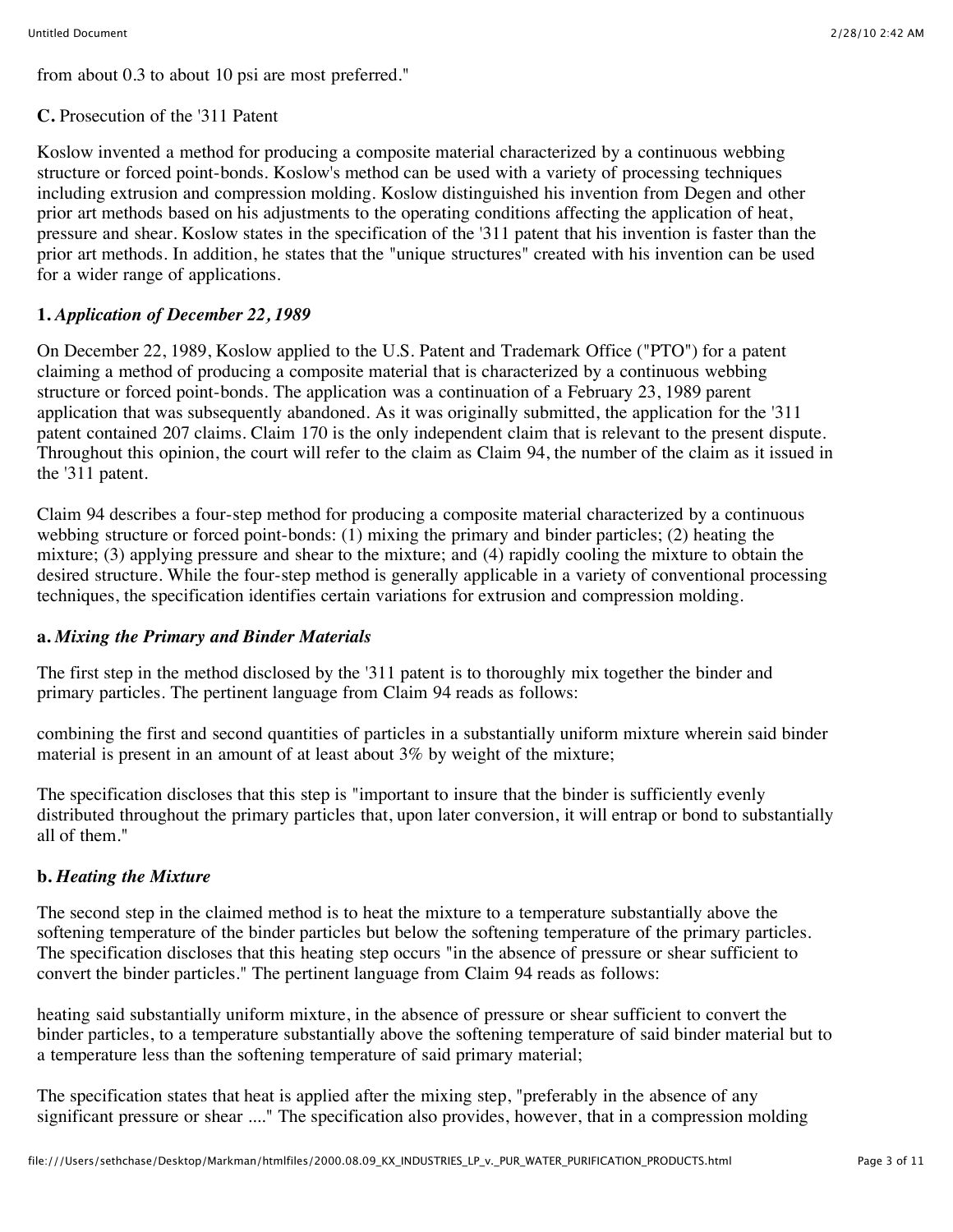process, no pressure is applied during the heating step. The specification reads as follows:

During heating [in a compression molding process], no pressure is applied and no effort is made to consolidate the powder. The powder must be at the desired temperature before pressure and shear are applied. Once the powder has reached the desired temperature, the mold is closed and brought to high pressure as quickly as possible.

#### **c.** *Applying Pressure and Shear*

The third step is to apply pressure and shear to the mixture to convert at least a portion of the binder material into a continuous web between the primary particles. The specification discloses that the pressure must be "sufficient to 'activate' the binder and is applied only after reaching the necessary temperature" mentioned in step two. The pertinent language from Claim 94 reads as follows:

thereafter applying pressure and shear to the heated mixture sufficient to substantially immediately convert at least a portion of the binder material particles into a substantially continuous webbing structure or cause forced point-bonding of the particles of the primary material by the binder material;

In the specification of the '311 patent, Koslow distinguishes his invention from Degen. Koslow states that the level of pressure applied in Degen is "exceedingly low" compared to the level of pressure applied in his invention. The specification provides:

The levels of compression disclosed by Degen et al. are exceedingly low, 0.3-10 psi ... most preferred maximum 40 psi .... Accordingly, it describes process conditions well outside the range of compression utilized in the present invention, which would be 400-1000 psi ... for granular materials ... and approximately 8,000 psi ... or more for powders .... Without such higher pressures, the binder resins are not activated and the novel structures produced by the current invention are not obtained.

#### **d.** *Rapidly Cooling the Mixture*

The fourth step in the claimed method is to rapidly cool the mixture to a temperature below the softening point of the binder to stabilize the structure once it is formed. The pertinent language from Claim 94 reads as follows:

substantially immediately after formation of said binder particles into a webbing structure or forced pointbonds, rapidly cooling said mixture to below the melting point of the binder material to retain said converted binder material in its continuous webbing structure or forced point-bonded condition to produce the composite material.

In the specification, Koslow states that the mixture is "relatively quickly cooled." In describing the method used in a compression molding process, however, the specification provides that "[o]nce the desired pressure has been achieved, the pressure is removed and the part is allowed to cool as quickly as possible."

#### **e.** *Continuous Webbing Structure or Forced Point-Bonds*

The four-step method described in the '311 patent produces a composite material characterized by either a continuous webbing structure or forced point bonds. The specification defines a "continuous webbing structure" as a permeable structure with "large volumes of pores filled with air or other atmospheric gas." The specification defines "forced point-bonds" as "adhesive-like bonds between the particles caused by the melting of the binder resin and squeezing this material to a point insufficient to consolidate into a continuous web."

The specification states that either structure can result from the method disclosed in the patent depending on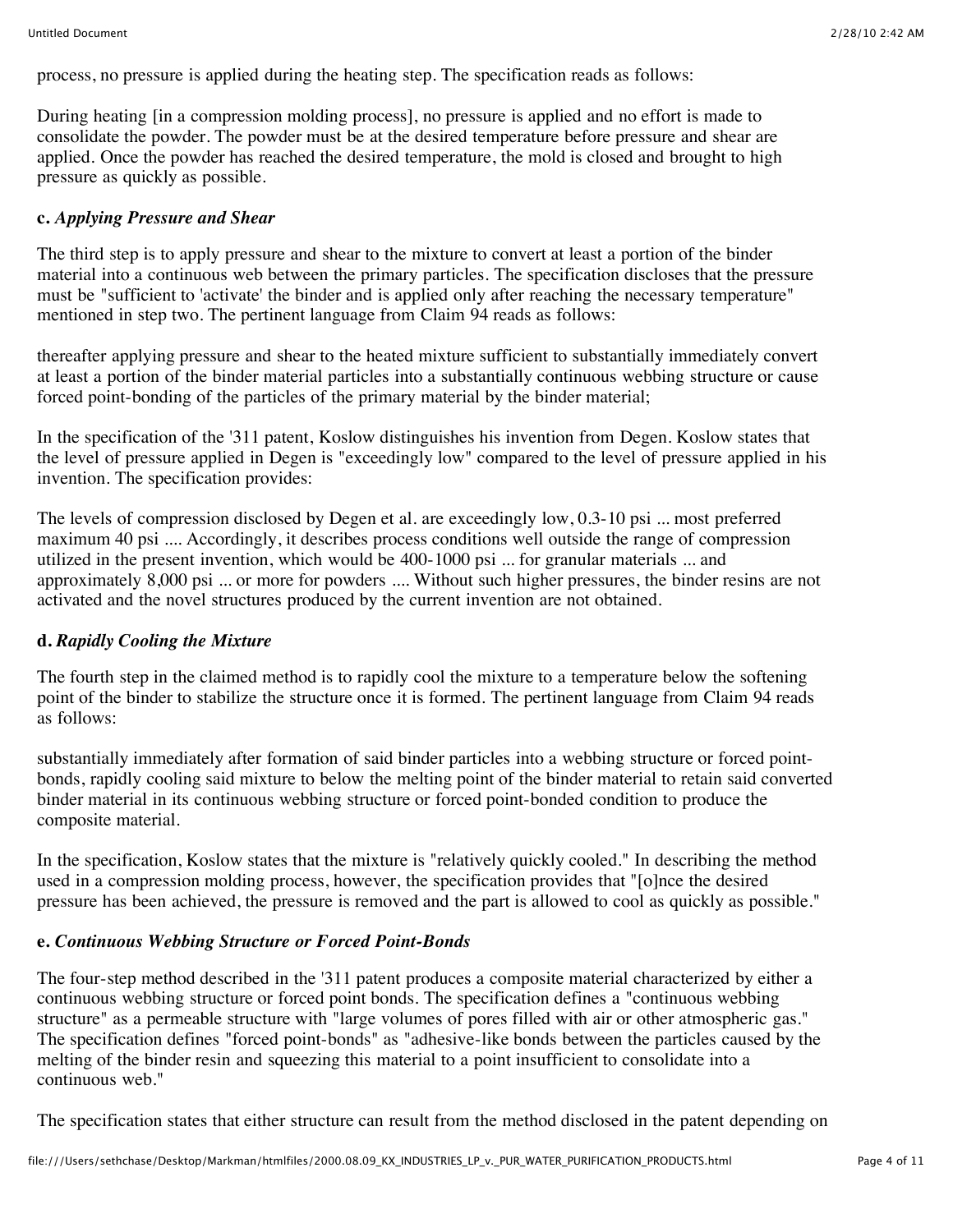the level of pressure and shear applied to the carbon and binder mixture. Koslow explains the difference between a continuous webbing structure and forced point-bonds as follows:

In many cases involving porous materials such as activated carbon, activated aluminas, and similar porous absorbents, the binding agent is forced into the macropores and exterior voids of the individual particles to form physical connections between particles. This "forced point-bonding" (FPB) results in structures that are generally more fragile than those having the continuous web matrix structure.

### **2.** *Notice of Allowability*

On July 25, 1990, the PTO allowed Claims 1-86, 166-182, 192-205 and 207 of the application. The claims were re-numbered 1-118.

### **3.** *Issuance of* the '311 Patent

On May 28, 1991, the PTO issued the '311 patent to Koslow Technologies as assignee of the inventor, Koslow. The '311 patent is entitled "Process for the Production of Materials Characterized by a Continuous Web Matrix or Force Point Bonding." Claim 94 describes a method for producing a composite material which has either a continuous webbing structure or forced point-bonds. Claim 94 reads as follows:

94. A method of forming a composite material which comprises:

providing a quantity of first particles of a binder material, said first particles having diameters between about 0.1 and about 150 micrometers;

providing a quantity of second particles of a primary material having a softening temperature substantially greater than the softening temperature of said binder material, said second particles having diameters between about 0.1 and about 3,000 micrometers;

combining the first and second quantities of particles in a substantially uniform mixture wherein said binder material is present in an amount of at least about 3% by weight of the mixture;

heating said substantially uniform mixture, in the absence of pressure or shear sufficient to convert the binder particles, to a temperature substantially above the softening temperature of said binder material but to a temperature less than the softening temperature of said primary material;

thereafter applying pressure and shear to the heated mixture sufficient to substantially immediately convert at least a portion of the binder material particles into a substantially continuous webbing structure or cause forced point-bonding of the particles of the primary material by the binder material; and

substantially immediately after formation of said binder particles into a webbingstructure or forced pointbonds, rapidly cooling said mixture to below the melting point of the binder material to retain said converted binder material in its continuous webbing structure or forced point-bonded condition to produce the composite material.

Claim 95, which is dependent on Claim 94, discloses the same process wherein the resulting composite material is characterized only by forced point-bonds. Claim 95 reads as follows:

95. The method of Claim 94 wherein the pressure applied causes forced point-bonding of the particles of primary material by the binder material.

#### **D.** *The Accused Device*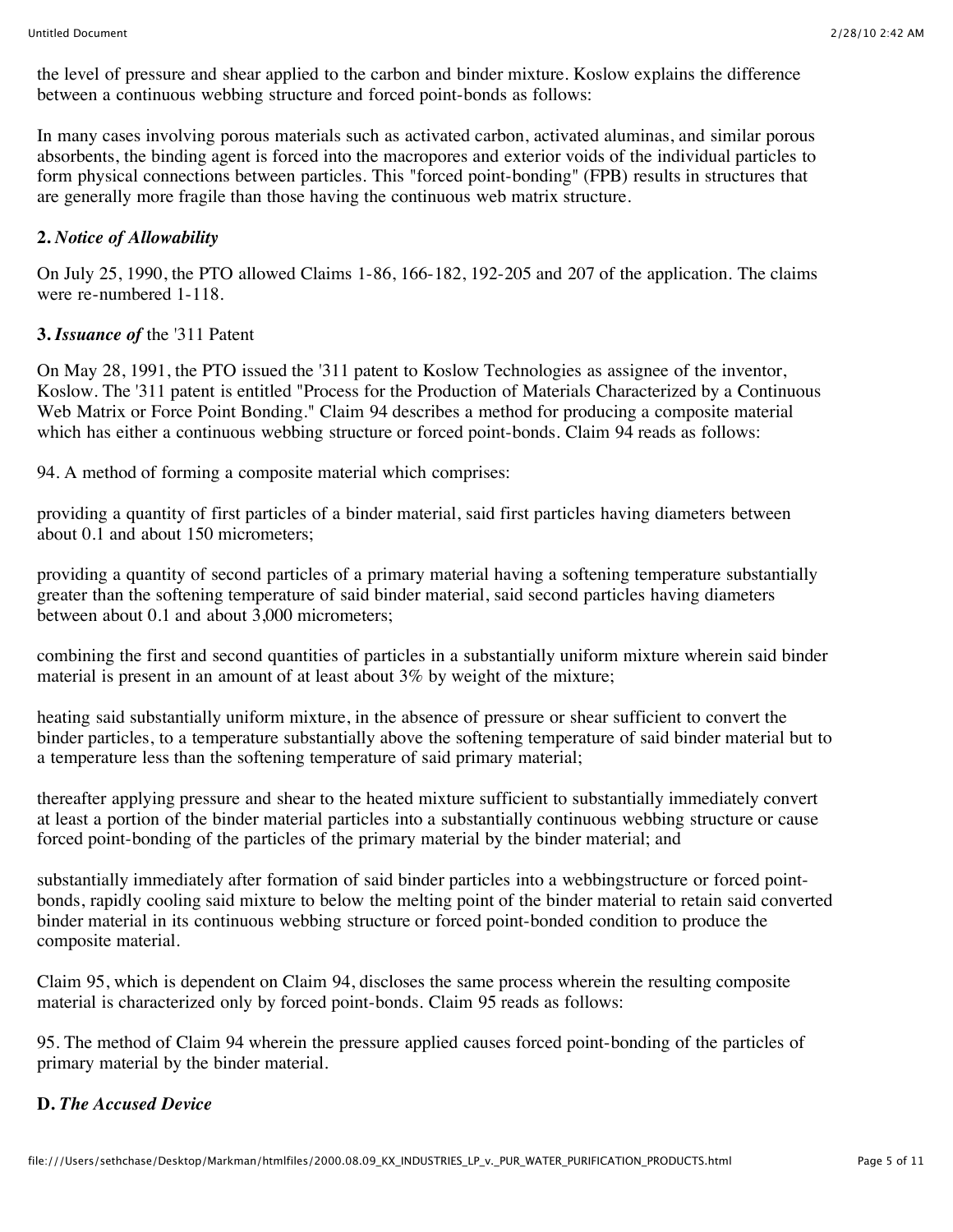PUR manufactures carbon block filters for its water purification products using a compression molding process called the Omega Machine. PUR submitted the affidavits of Ronald Westby, the designer of the Omega Machine, and Richard Hembree, Vice President of Engineering at PUR, to describe the method used in the Omega Machine.

According to Hembree and Westby, the carbon and binder mixture is first deposited into a compression cavity in the Omega Machine. Pressure levels of 60 to 90 psi are applied to the mixture, which results in effective pressures from 95 psi to 140 psi. Next, the mixture is heated for a maximum of five seconds. According to Hembree, the pressure remains constant throughout the heating process. Finally, the mixture is allowed to cool in the mold for 20 to 60 seconds. Hembree states that "no additional substance or process is applied to the mixture in order to force it to cool rapidly."

# **E.** *The Lawsuit*

On May 4, 1999, KXI filed a complaint alleging that the Omega Machine infringes Claims 94, 95, 96 and 102 of the '311 patent. FN1 PUR's predecessor, Recovery, answered the complaint on July 1, 1999, denying plaintiffs' allegation of infringement, asserting affirmative defenses of invalidity, prosecution history estoppel and unclean hands, and seeking a declaratory judgment of noninfringement and invalidity. On February 16, 1999, the defendant amended its pleading to assert an additional defense and counterclaim of unenforceability of the '311 patent.

FN1. At the pretrial conference, KXI stated that it was dropping Claim 94 from the case. However, PUR contends that Claim 94 is still in the case because of its counterclaim for invalidity. The court reserved decision on the issue pending further briefing by the parties.

On March 6, 2000, PUR moved for a summary judgment that it does not infringe the asserted claims of the '311 patent. According to PUR, the claims require; (1) heating in the absence of pressure or shear; (2) applying pressure greater than 400 psi after the heating step; and (3) rapidly cooling the mixture. PUR contends that summary judgment is appropriate in this case because the Omega Machine does not contain any of these three limitations.

On April 4, 2000, KXI filed a cross-motion for a summary judgment of infringement. KXI argues that the Omega Machine infringes the claims of the '311 patent because: (1) PUR does not apply sufficient pressure and shear to convert the binder until after the mixture has been heated above the softening temperature of the binder; (2) PUR applies pressure in excess of 40 psi; and (3) PUR cools its structure in a sufficiently short time to prevent degradation of the forced point-bonds. KXI submitted the expert reports of Professor Tim A. Osswald, Ph.D. and Professor Linn Hobbs. Osswald and Hobbs conclude that the Omega Machine infringes the asserted claims of the '311 patent.

# **II.** *DISCUSSION*

[1] [2] To determine whether PUR infringes the claims of the '311 patent, the court performs a two-step analysis. Markman v. Westview Instruments, Inc., 52 F.3d 967, 976 (Fed.Cir.1995). First, the court construes the claims of the patents. Id. at 976. Second, the court compares the properly construed claims of the patents to the accused products to determine whether all of the limitations of the claims are present. *Id.* Where the parties do not dispute relevant facts regarding the accused products, but disagree over which of two possible meanings of a claim is the proper one, the question of patent infringement collapses to one of claim construction and is thus amenable to summary judgment. Athletic Alternatives, Inc. v. Prince Mfg., Inc., 73 F.3d 1573, 1578 (Fed.Cir.1996).

# **A.** *Claim Construction of* the '311 Patent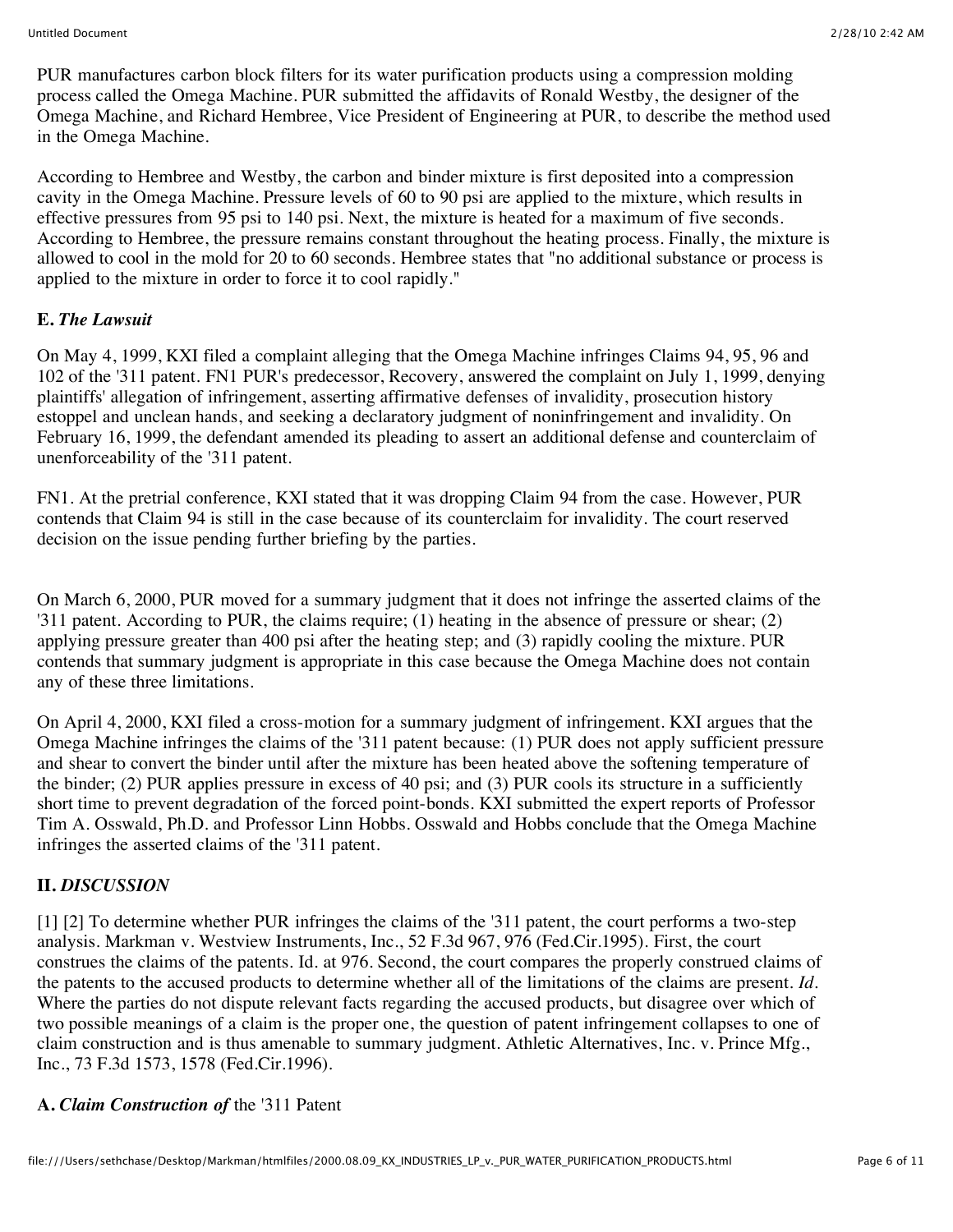[3] [4] Claims are construed from the vantage point of a person of ordinary skill in the art at the time of the invention. Markman, 52 F.3d at 986. In construing a claim, a court looks to the intrinsic evidence of record, namely, the claims, the specification and the prosecution history. Pitney Bowes, Inc. v. Hewlett-Packard Co., 182 F.3d 1298, 1309 (Fed.Cir.1999).

[5] The starting point in claim construction is the words of the claims themselves. *Id.* Words in the claims are generally given their ordinary and customary meaning unless a patentee clearly sets forth a different definition in the specification or file history. Vitronics Corp. v. Conceptronic, Inc., 90 F.3d 1576, 1582 (Fed.Cir.1996). Thus, the claims must also be read in view of the specification, of which they are a part. Markman, 52 F.3d at 979. As the Federal Circuit has stated:

The specification contains a written description of the invention which must be clear and complete enough to enable those of ordinary skill in the art to make and use it. Thus, the specification is always highly relevant to the claim construction analysis. Usually, it is dispositive; it is the single best guide to the meaning of a disputed term.

Vitronics, 90 F.3d at 1582. In addition, the prosecution history is often of critical significance in determining the meaning of the claims. *See* Markman, 52 F.3d at 980 ("The prosecution history limits the interpretation of claim terms so as to exclude any interpretation that was disclaimed during prosecution.").

[6] Although the Federal Circuit has held that claims should be read in view of the specification and the prosecution history, the court has repeatedly cautioned against limiting the scope of a claim to the preferred embodiment or specific examples disclosed in the specification. *See, e.g.,* Ekchian v. Home Depot, Inc., 104 F.3d 1299, 1303 (Fed.Cir.1997); Intervet America, Inc. v. Kee-Vet Laboratories, Inc., 887 F.2d 1050, 1053 (Fed.Cir.1989) ( "[L]imitations appearing in the specification will not be read into claims, and ... interpreting what is meant by a word in a claim 'is not to be confused with adding an extraneous limitation appearing in the specification, which is improper.' ") (citation omitted).

In March 1999, this court construed the claims of the '311 patent during an infringement action filed by KX Industries and Koslow Technologies against Culligan Water Technologies, Inc. KX Indus., L.P. v. Culligan Water Techs., Inc., 46 F.Supp.2d 308, *corrected* 90 F.Supp.2d 461 (D.Del.1999) (hereinafter, *Culligan*). While the court's previous opinion does not have issue preclusive effect against PUR in this case, to the extent the parties do not raise new arguments, the court will defer to its previous construction of the claims. *See* Markman v. Westview Instr., Inc., 517 U.S. 370, 116 S.Ct. 1384, 134 L.Ed.2d 577 (1996) (holding that issue preclusion cannot be asserted against new defendants but noting that generally, stare decisis should promote uniformity in the claim construction of a given patent).

# **1. "** *heating ... in the absence of pressure or shear sufficient to convert the binder particles* **"**

[7] KXI contends that the phrase "heating ... in the absence of pressure or shear sufficient to convert the binder particles" allows the application of some pressure or shear while the mixture is being heated. Therefore, according to KXI, pressure or shear can be applied to the mixture during heating. KXI argues that the only limitation of the phrase is that any pressure or shear applied during heating must not be sufficient to convert the binder particles into the continuous web matrix or forced point-bonds. KXI states that the court adopted its proposed construction of this phrase in *Culligan.*

For the most part, PUR appears to agree with KXI that the phrase "heating ... in the absence of pressure or shear sufficient to convert the binder particles" allows the application of some pressure or shear during heating. In a compression molding process, however, PUR contends that no pressure or shear is applied during the heating step. In describing how the invention is used in compression molding, the specification states that "[d]uring heating, no pressure is applied and no effort is made to consolidate the powder. The powder must be at the desired temperature before pressure and shear are applied."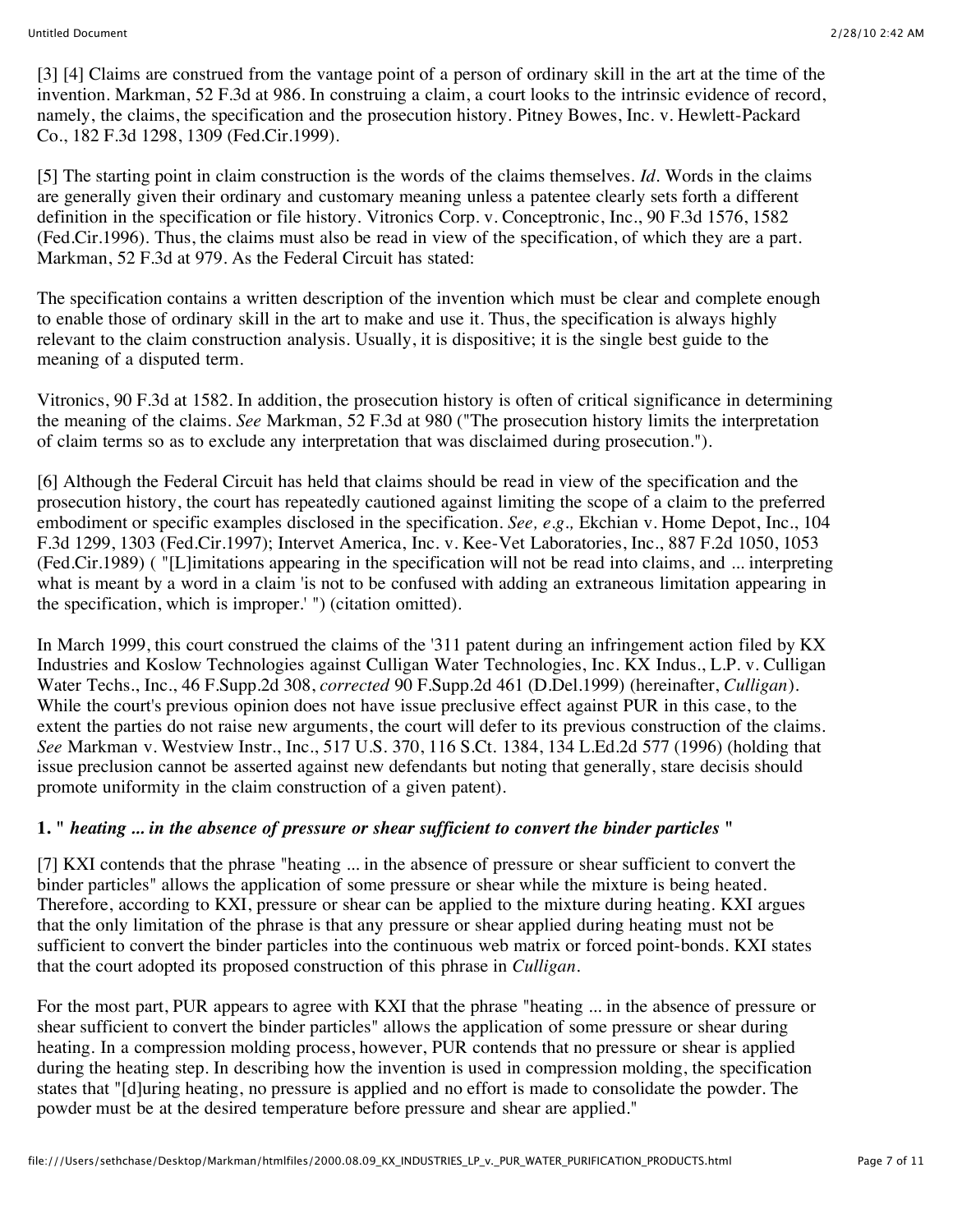In *Culligan*, the court found that "heating ... in the absence of pressure or shear sufficient to convert the binder particles" allows some pressure or shear to occur during the heating step. In that case, however, it was not necessary for this court to decide whether Koslow disclaimed applying pressure or shear during heating in compression molding because both KXI and Culligan used extrusion processes. Thus, in its claim construction in *Culligan,* the court did not rely on the statement in the specification cited by PUR in this case because that statement was made in the context of a discussion of compression molding.

The court finds, as it did in *Culligan,* that "heating ... in the absence of pressure or shear sufficient to convert the binder particles" allows some pressure or shear to occur during the heating step. Accordingly, the court construes the phrase to mean that any pressure or shear applied to the mixture during heating must not be sufficient to convert the mixture into a continuous webbing structure or forced point bonds. In compression molding, however, the court agrees with PUR that Koslow disclaimed applying any level of pressure or shear during heating. *See* Southwall Tech., Inc. v. Cardinal IG Co., 54 F.3d 1570, 1576 (Fed.Cir.1995) ("The prosecution history limits the interpretation of claim terms so as to exclude any interpretation that was disclaimed during prosecution.").

### **2. "** *heating ... to a temperature substantially above the softening temperature of said binder material* **"**

[8] KXI and PUR agree, as does the court, that the phrase "heating ... to a temperature substantially above the softening temperature of said binder material" should be construed in this case the same way the phrase was construed in *Culligan.* Therefore, the court finds that "heating ... to a temperature substantially above the softening temperature of said binder material" means heating to a temperature sufficiently above the softening temperature of the binder to allow conversion of the binder to a continuous web matrix or forced point bonds.

#### **3. "** *thereafter applying pressure and shear to the heated mixture* **"**

[9] KXI contends that the phrase "thereafter applying pressure and shear to the heated mixture" requires the application of pressure and shear sufficient to convert the binder after at least a portion of the binder has been heated to a temperature substantially above its softening temperature. KXI argues that the pressure and shear may be applied even if the entire mixture has not been heated to a temperature above the softening temperature of the binder.

PUR counters that the phrase "thereafter applying pressure and shear to the heated mixture" in a compression molding process means that pressure is applied only after the prior heating step. PUR argues that the plain language of the phrase reiterates the fact that heating occurs before the maximum levels of pressure or shear are applied. According to PUR, "the heating without pressure step followed by the 'thereafter' pressurizing step thus requires at least an increase in pressure between the heating and pressurizing phases, such that the level of pressure is great enough to 'convert' the mixture after but not before or during heating."

The court finds, as it did in *Culligan,* that the phrase "thereafter applying pressure and shear to the heated mixture" means that the pressure and shear sufficient to convert at least a portion of the binder material occurs after the entire mixture has been heated to a temperature above the softening temperature of the binder material.

#### **4. "** *pressure ... sufficient to substantially immediately convert at least a portion of the binder material* **"**

[10] KXI and PUR disagree over how much pressure is "sufficient to substantially immediately convert at least a portion of the binder material." Based on the court's claim construction in *Culligan,* KXI contends that the claims require pressure greater than 40 psi. PUR counters that the pressure must be greater than 400 psi.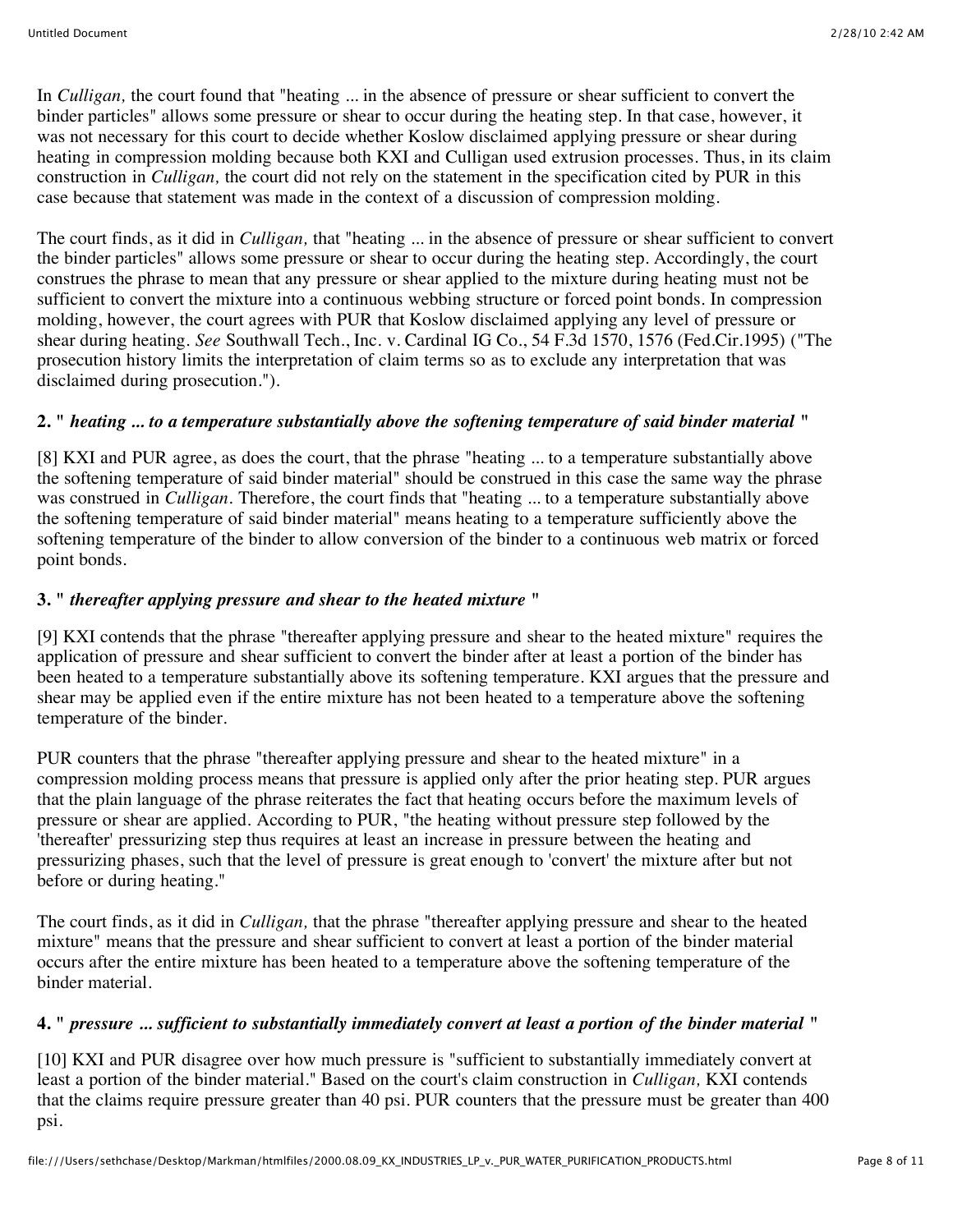In the specification of the '311 patent, Koslow distinguishes his invention from Degen. Koslow explains that his invention applies pressures in excess of 400 psi while Degen applies "exceedingly low" pressures, "most preferred maximum 40 psi." The pertinent section of the specification of the '311 patent reads as follows:

The levels of compression disclosed by Degen et al. are exceedingly low, 0.3-10 psi ... most preferred maximum 40 psi .... Accordingly, it describes process conditions well outside the range of compression utilized in the present invention, which would be 400-1000 psi ... for granular materials ... and approximately 8,000 psi ... or more for powders .... Without such higher pressures, the binder resins are not activated and the novel structures produced by the current invention are not obtained.

On its face, the language of the specification supports both KXI's position that Koslow disclaimed pressures below 40 psi and PUR's position that Koslow disclaimed pressures below 400 psi.

The specification of Degen states that "[p]ressures in the range of up to the crush strength of the carbon, which is about 400 psi, are suitable although, from a practical perspective, pressures up to about 40 psi are preferred ...." Thus, while Degen teaches that pressures below 40 psi are preferred, Degen discloses that the claimed invention may work with pressures up to 400 psi.

In *Culligan,* this court stated that "Koslow disclaimed using pressures below 40 psi in the claimed invention." The opinion published in the Federal Supplement, 2d series, however, states that "Koslow disclaimed pressures below 400 psi." Culligan, 46 F.Supp.2d 308, 338 (D.Del.1999). KXI argues that the "400 psi" in the published opinion is a typographical error which West Publishing corrected in a subsequent revised opinion. *See* Culligan, 90 F.Supp.2d 461, 491 (D.Del.1999). PUR counters that the "400 psi" appearing in the original published opinion is correct.

After reviewing Degen and the specification of the '311 patent, the court finds that its earlier opinion in *Culligan* about the scope of Koslow's disclaimer was wrong. Degen covers pressures up to 400 psi. Koslow distinguished his invention from Degen on the basis that his invention applies pressures greater than 400 psi. Therefore, the court agrees with PUR that Koslow disclaimed using pressures below 400 psi in the claimed invention. *See* Southwall, 54 F.3d at 1576.

# **5. "** *shear ... sufficient to substantially immediately convert at least a portion of the binder material* **"**

[11] KXI contends that the phrase "shear ... sufficient to substantially immediately convert at least a portion of the binder material" requires some movement of particles relative to each other after the mixture has been heated to a temperature substantially greater then the softening temperature of the binder. PUR counters that the phrase refers to shear that exceeds the level of shear that is inevitable in any compression molding process, such as the process disclosed in Degen.

After reviewing the specification, the court finds that the phrase, "shear ... sufficient to substantially immediately convert at least a portion of the binder material" should be construed according to its plain meaning. *See* Vitronics, 90 F.3d at 1582 (holding that words in the claims are generally given their ordinary and customary meaning unless a patentee clearly sets forth a different definition in the specification or file history). Koslow did not clearly set forth an alternative definition in the specification or file history. Therefore, the court will adopt the existing language of the claim.

### **6. "** *continuous webbing structure* **"**

[12] KXI and PUR apparently agree, as does the court, that the phrase "continuous webbing structure" should be construed in this case the same way the phrase was construed in *Culligan.* Therefore, the court finds that "continuous webbing structure" means a thin, substantially continuous film or "web" which may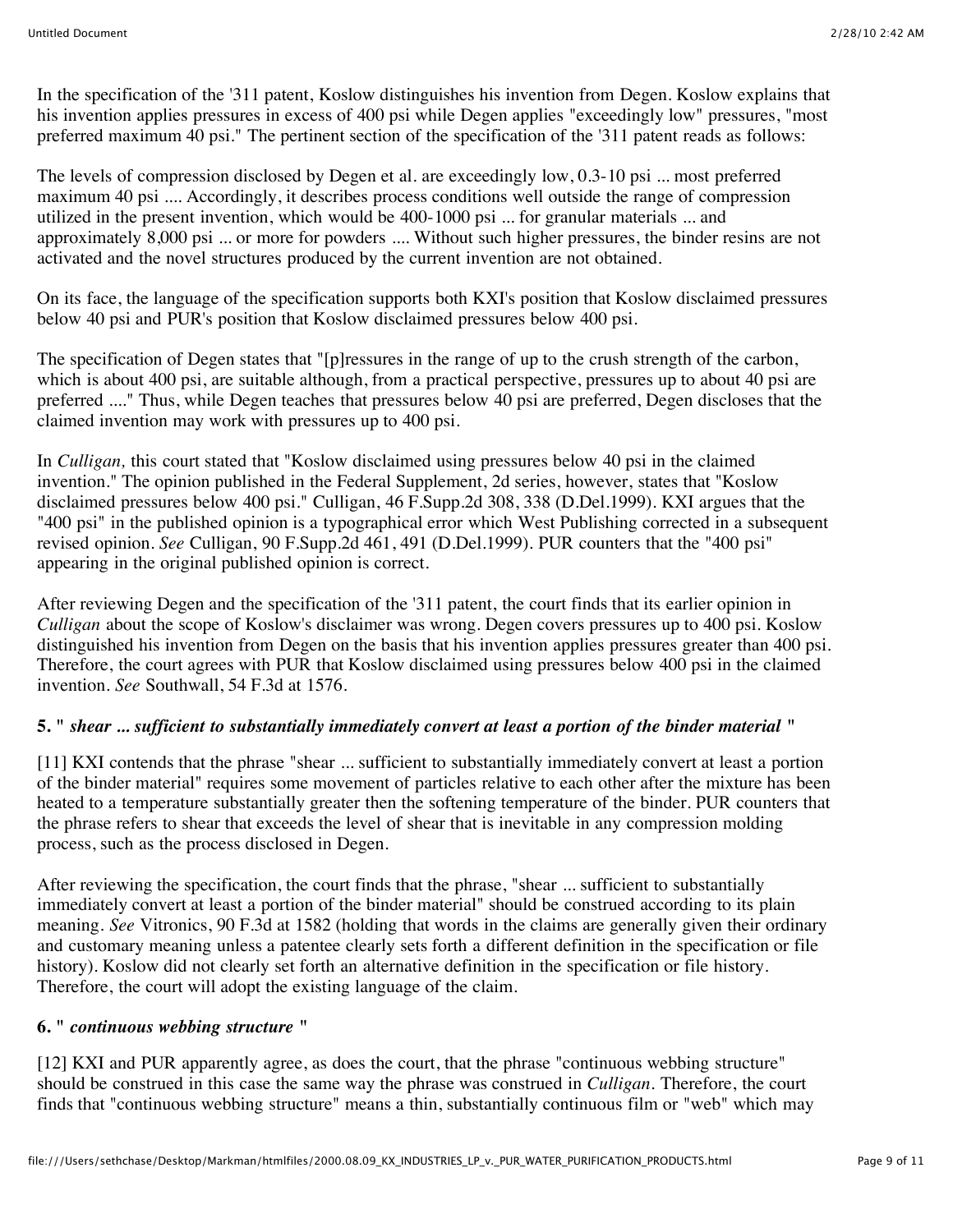have a large volume of pores or voids, and which has the purpose to create a self-supporting structure for the primary materials, and which is convertible into fibers.

# **7. "** *forced point-bonding* **"**

[13] KXI contends that the phrase "forced point-bonding" means two or more primary particles joined together by an adhesive where the binder has been forced under pressure into some of the primary particle's macropores or exterior voids. PUR counters that "forced point-bonding" means two or more primary particles joined together by an adhesive. PUR states that the court adopted its proposed construction of the phrase in *Culligan.*

The specification of the '311 patent states that forced point-bonding materials have "adhesive-like bonds between the particles caused by the melting of the binder resin and squeezing this material to a point insufficient to consolidate into a continuous web." The specification also explains forced point-bonding as follows:

In many cases involving porous materials such as activated carbon, activated aluminas, and similar porous adsorbents, the binding agent is forced into the macropores and exterior voids of the individual particles to form physical connections between particles. This "forced point-bonding" (FPB) results in structures that are generally more fragile than those having the continuous web matrix structure.

Based on this language in the specification, the court agrees with KXI that "forced point-bonding" means two or more primary particles joined together by an adhesive where the binder has been forced under pressure into some of the primary particle's macropores or exterior voids.

# **8. "** *rapidly cooling* **"**

[14] KXI contends that "rapidly cooling" means cooling the mixture to below the melting point of the binder material in a sufficiently short enough time to prevent deterioration of the bonds. PUR counters that "rapidly cooling" means cooling as quickly as possible and that the cooling step must commence after heat and pressure form the continuous web matrix or forced point-bonds.

In this case, the court finds, as it did in *Culligan,* that "rapidly cooling" means cooling the mixture to below the softening temperature of the binder material in a sufficiently short enough time to prevent deterioration of the bonds.

#### **B.** *Motion for Summary Judgment*

Summary judgment is appropriate when the "pleadings, depositions, answers to interrogatories, and admissions on file, together with the affidavits, if any, show that there is no genuine issue as to any material fact and the moving party is entitled to judgment as a matter of law." Fed.R.Civ.P. 56.

[T]he plain language of Rule 56(c) mandates the entry of summary judgment, after adequate time for discovery and upon motion, against a party who fails to make a showing sufficient to establish the existence of an element essential to that party's case, and on which that party will bear the burden of proof at trial.

Celotex Corp. v. Catrett, 477 U.S. 317, 322, 106 S.Ct. 2548, 91 L.Ed.2d 265 (1986). The moving party bears the initial burden of demonstrating the absence of material issues of fact. Id. at 323, 106 S.Ct. 2548. When deciding a motion for summary judgment, the court views the facts, and all permissible inferences from those facts, in the light most favorable to the non-moving party. Matsushita Elec. Indus. Co. v. Zenith Radio Corp., 475 U.S. 574, 587-88, 106 S.Ct. 1348, 89 L.Ed.2d 538 (1986). To establish that it is entitled to a summary judgment of noninfringement, PUR has the burden of demonstrating that the accused process does not contain all of the limitations of the claims either exactly or by substantial equivalent. *See* Glaxo, Inc. v.